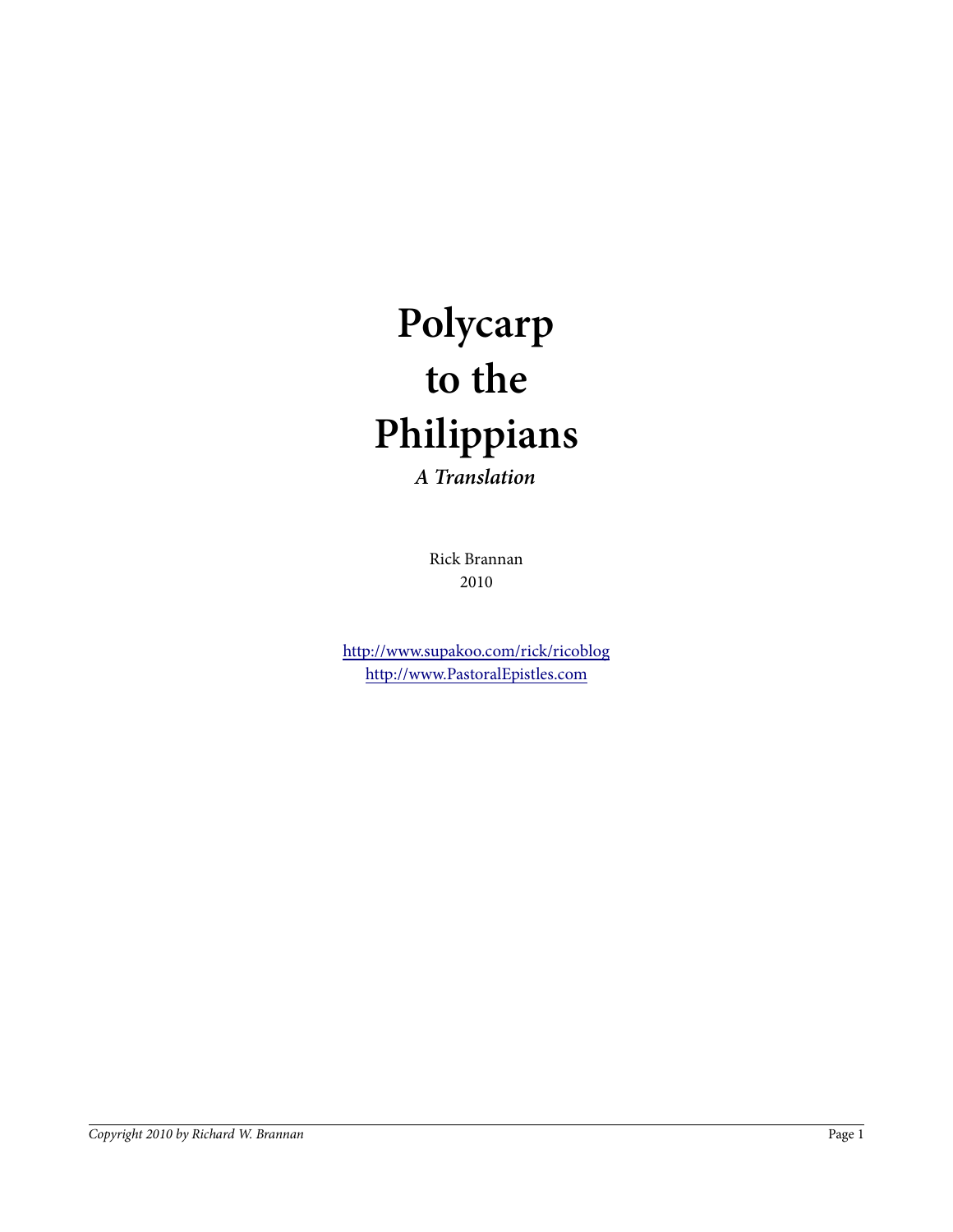## **Preface**

The writings of early Christianity known collectively as the "Apostolic Fathers" continue to fascinate me, and the text of Polycarp's *Letter to the Philippians* is no exception. This letter is steeped in the language of the New Testament, and many phrases echo the words of the New Testament text. It is a very interesting read.

As with my earlier translation of the *Didache*,<sup>1</sup> I have consulted existing translations (Lake, Lightfoot, Holmes, and Ehrman) and lexica (BDAG, Louw and Nida, LSJ, Spicq) along the way and they have been most helpful. Additionally, several notes on matters of translation, textual criticism and cross references to the New Testament have been added. Much like myself, this translation is a work in progress. I hope to revise it at some point, in particular with an eye to matters of punctuation and paragraphing.

It is my prayer that those who read this translation will find it useful, and will be able to get a glimpse into the thought and practice of those earliest days of the Christian church, and be encouraged by the steadiness and grace of our Lord.

> Rick Brannan January 5, 2010

<sup>1</sup> http://www.supakoo.com/rick/ricoblog/2009/11/05/ANewTranslationOfTheDidache.aspx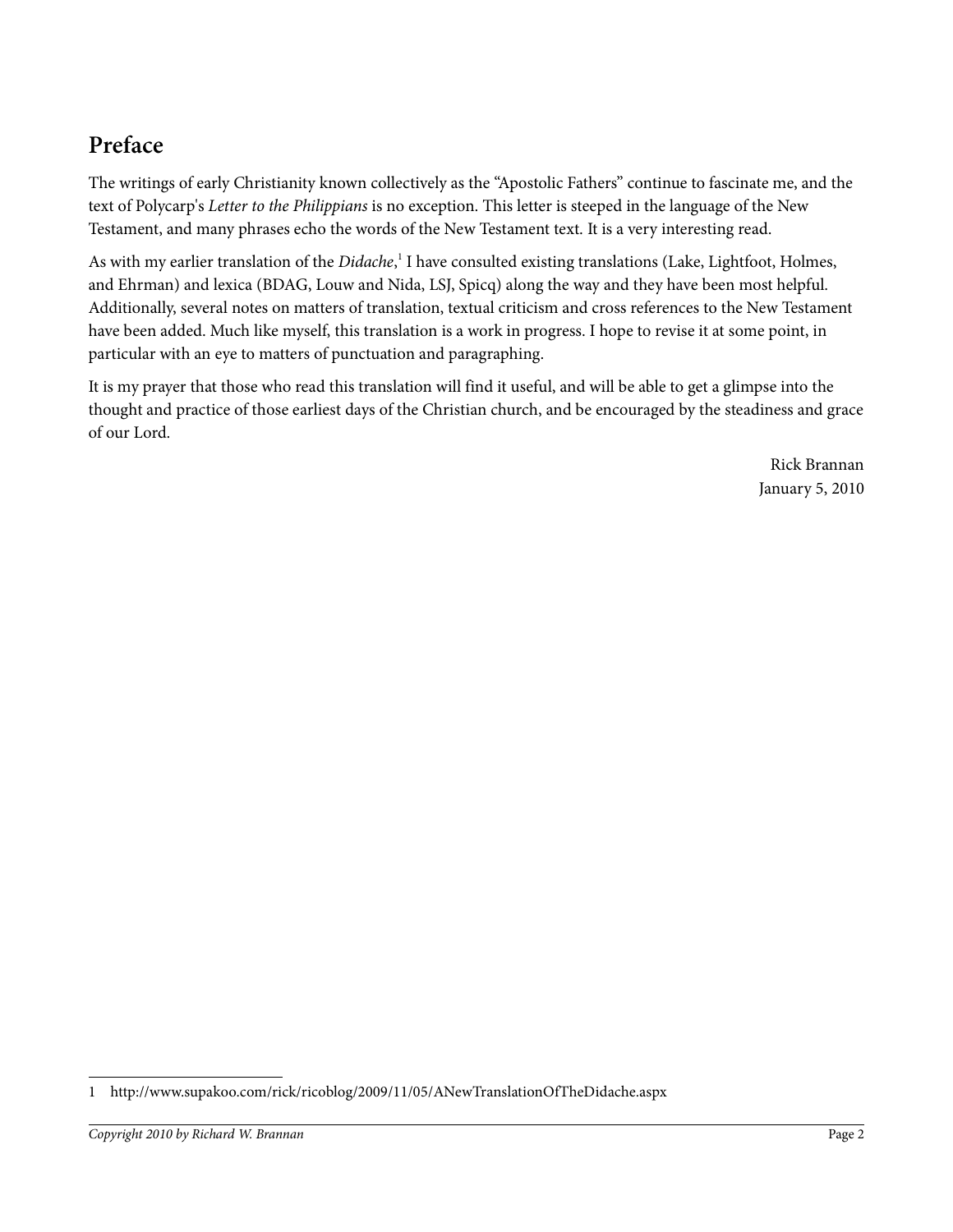## **On the Latin Portions**

Polycarp's *Letter to the Philippians* is preserved in Greek through §8. All available Greek sources likely trace back to a single exemplar, which is missing the text from the middle of §9.2 onward. Eusebius is to be thanked for the preservation of the balance of chapter 9 and also for chapter 13, except the final sentence which is only extant in Latin.<sup>2</sup> Thus two portions are only extant in Latin editions. These portions are §§10–12 and §§13.2b–14.

I have not yet had opportunity to study Latin, so I am not able to directly translate these portions. Instead, I have included the translation of these portions from Kirsopp Lake's edition of the Apostolic Fathers, making slight changes along the way. These changes are only intended to remove some of Lake's archaic language. Additionally, some comparison has been made between Lake's edition and that of Holmes and also of Ehrman; where it appeared to me that a change needed to be made, I made it.

## **On Translation Philosophy**

Regarding translation philosophy, my hope is to be readable yet somewhat transparent to the underlying Greek text. Thus some places may be awkward to the English reader, yet this awkwardness hopefully points to phrase, clause and discourse structures in the original. I have used [square brackets] to indicate where English words are supplied to assist in the translation. Similarly, {curly braces} indicate either an idiom or where a series of Greek words was smoothed into something not immediately transparent. In all {curly brace} instances, the underlying "literal" text is provided in a footnote.

## **Usage and Distribution**

This document is intended for personal use and edification. Please use it in that context liberally, though do be sure to cite any work properly. If you desire to publish to a broader audience either in print or on the internet, please contact the author (rick at pastoralepistles dot com) for permission to do so.

<sup>2</sup> See Holmes 277 and Ehrman 1:329 for further details on the available manuscript witnesses.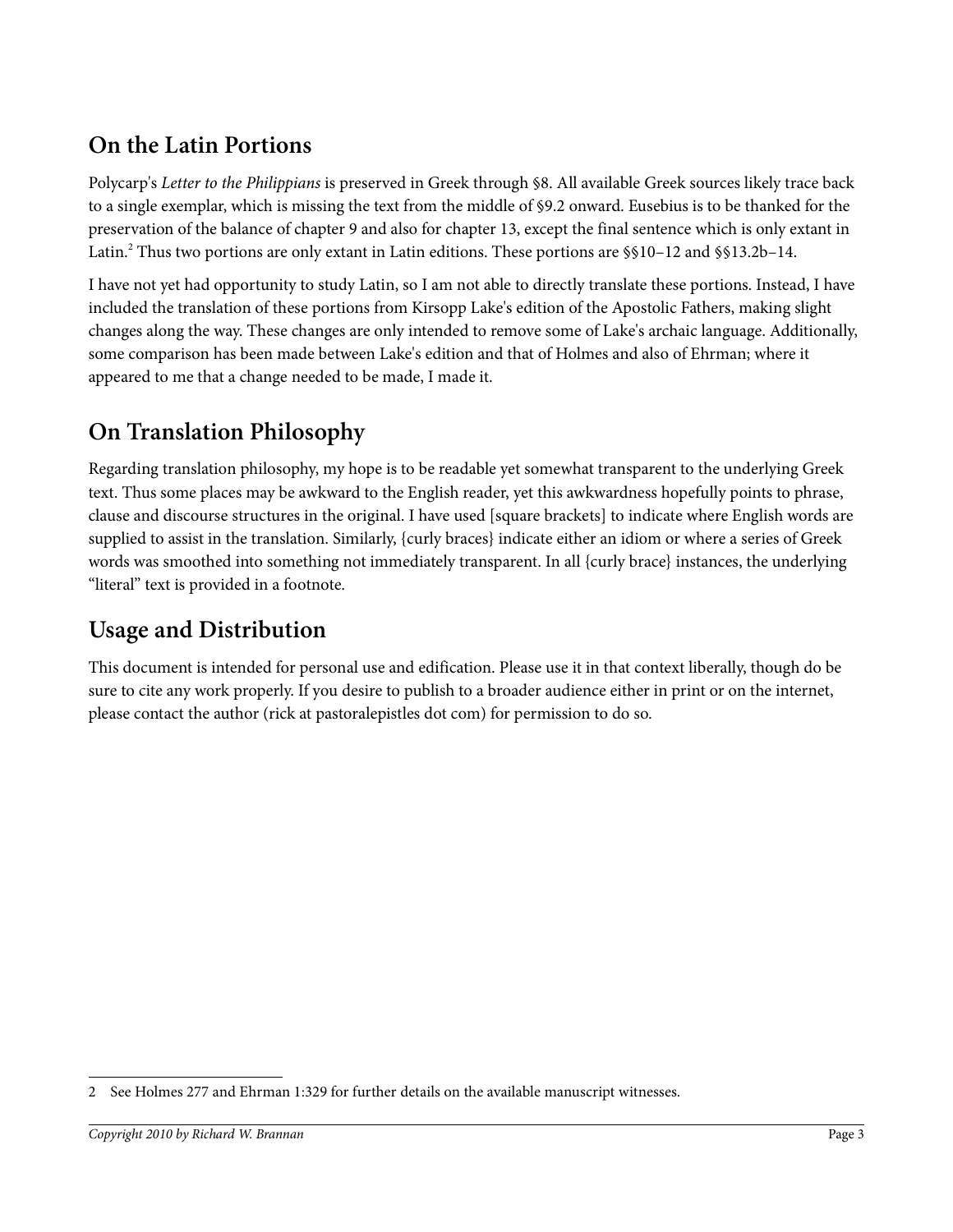## **Bibliography**

Arndt, W., Danker, F. W., & Bauer, W. *A Greek-English lexicon of the New Testament and other early Christian literature (3rd ed.)*. [BDAG] University of Chicago Press: Chicago, 2000.

Ehrman, Bart D. *The Apostolic Fathers* (2 Volumes). Harvard University Press: Cambridge, 2003.

- Holmes, Michael. *The Apostolic Fathers: Greek Texts and English Translations (Revised Edition)*. Grand Rapids: Baker Book House, 1999.
- Holmes, Michael. *The Apostolic Fathers: Greek Texts and English Translations (Third Edition)*. Grand Rapids: Baker Book House, 2007.

Lake, Kirsopp. *The Apostolic Fathers* (2 Volumes). Harvard University Press: Cambridge, 1912.

Liddell, H. G., Scott, R., Jones, H. S., & McKenzie, R. *A Greek-English lexicon (Rev. and augm. throughout)*. Clarendon Press; Oxford University Press: Oxford; New York, 1996.

Lightfoot, J.B. *The Apostolic Fathers.* Part 2, *S. Ignatius; S. Polycarp*. 3 vols. MacMillan and Co.: London, 1885.

Lightfoot, J.B. and Harmer, J.R. *The Apostolic Fathers*. Macmillan: London, 1893.

- Louw, J. P., & Nida, E. A. *Greek-English lexicon of the New Testament : Based on semantic domains (2nd edition.)*. United Bible Societies: New York, 1989.
- Spicq, C., & Ernest, J. D. *Theological lexicon of the New Testament*. Hendrickson: Peabody, MA, 1994.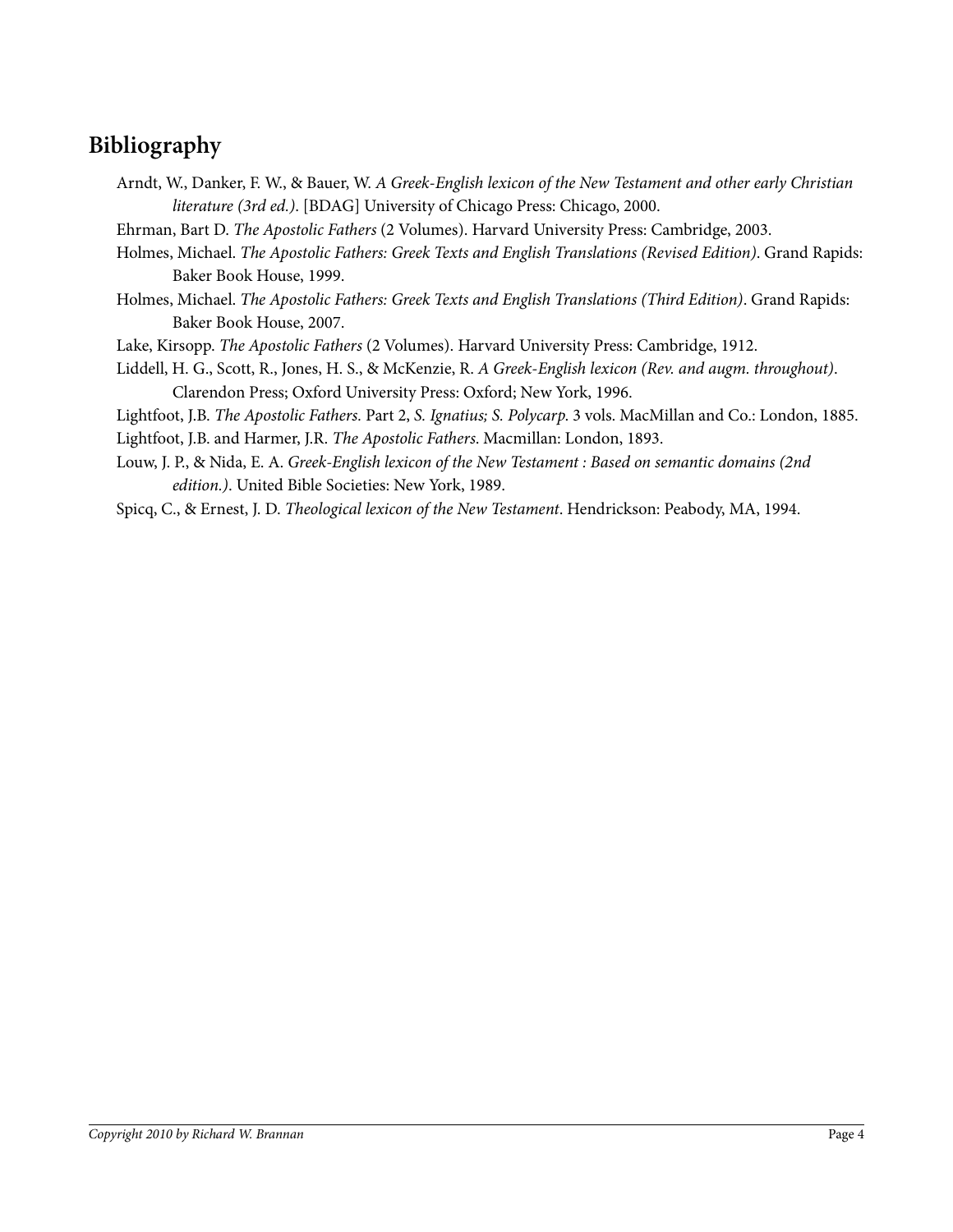## **Saint Polycarp, Bishop of Smyrna and Holy Martyr, to the Philippians**

Polycarp and the presbyters with him, to the church of God, the one temporarily residing in Philippi. Mercy to you and peace from God the all-powerful and Jesus Christ our Savior be multiplied.

#### **§ 1**

I rejoice with you greatly in our Lord Jesus Christ, having welcomed the replicas of true love and having sent on their way, as was incumbent upon you, those confined by chains fitting for saints which are the crowns of those truly chosen by God and our Lord. 2 And because of the secure root of our faith, being proclaimed from ancient times, {still continues}<sup>3</sup> and bears fruit to our Lord Jesus Christ, who endured because of our sins to reach even death, whom God raised up having loosed the birth pains of Hades.<sup>4</sup> 3 In whom, not having seen, you believe with joy inexpressible and glorious,<sup>5</sup> which many long to experience, knowing that by grace you have been saved, not by works,<sup>6</sup> but the will of God through Jesus Christ.

#### **§ 2**

Therefore {prepare yourselves}. $^7$  Serve God in reverence and truth, $^8$  leaving behind empty, fruitless talk and the deception of the crowd, believing in the one who raised our Lord Jesus Christ from the dead and gave him glory<sup>9</sup> and a throne at his right hand, to whom all things in heaven and earth are subject, whom every breathing thing worships, who is coming as judge of the living and dead,<sup>10</sup> whose blood God will require from those who disobey him. 2 But the one who raised him from the dead also will raise us<sup>11</sup> if we do his will and follow in his

- 7 Literally, "gird up your loins"
- 8 [XR] 1Pe 1.18 (cf. Ps 2.11)
- 9 [XR] 1Pe 1.21
- 10 [XR] Ac 10.42
- 11 [XR] 2Co 4.14

<sup>3</sup> Literally "until now continues"

<sup>4 [</sup>XR] Ac 2.24

<sup>5 [</sup>XR] 1Pe 1.8

<sup>6 [</sup>XR] Eph 2.8–9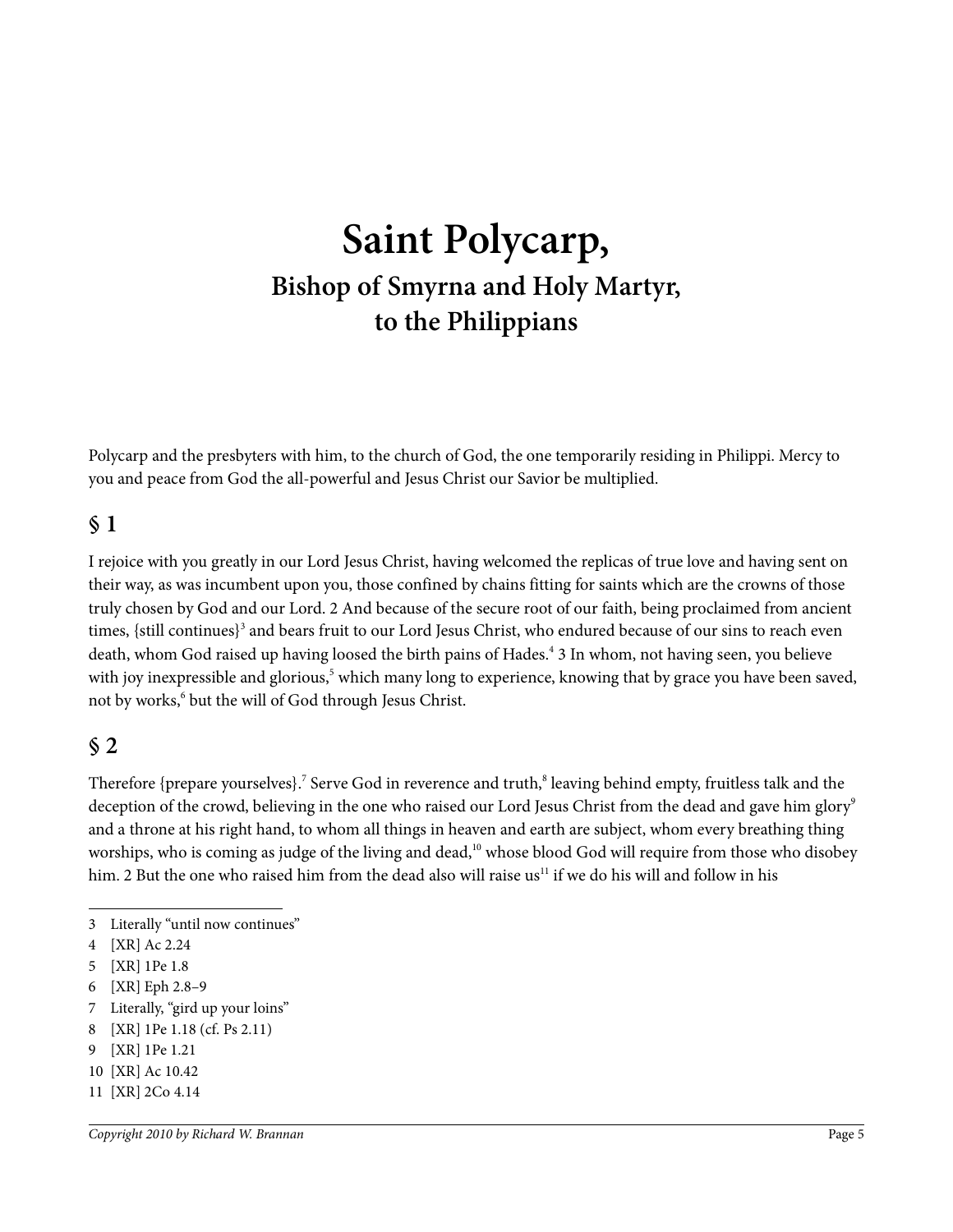commandments and love the things he loved—refraining from all unrighteousness, greediness, love of money, evil speech, [and] false witness, not paying back evil for evil or abuse for abuse<sup>12</sup> or blow for blow or curse for curse, 3 but remembering what the Lord said when he taught: Do not judge so that you may not be judged; forgive and then you will be forgiven; show mercy so that you will be shown mercy; with what measure you measure out it will be measured again to you;<sup>13</sup> and that blessed [are] the poor and those being persecuted for the sake of righteousness; for theirs is the kingdom of God.<sup>14</sup>

#### **§ 3**

Brothers, I write these things to you concerning righteousness {not on my own initiative},<sup>15</sup> but because you requested [it] of me. 2 For neither I nor another like me is able to follow after the wisdom of the blessed and glorious Paul, who, when he was with you in the presence of the people at that time, he taught the word of truth accurately and reliably, who also being absent he wrote letters to you regarding which, if you examine [them], you will be able to build yourselves up in the faith given to you, 3 which is the mother of all of us,<sup>16</sup> while hope follows after [and] the love which [is] for God and Christ and for the neighbor goes before . For if {anyone is in their company},<sup>17</sup> he has fulfilled the commandment of righteousness, for he who has love is a long way from all sin.

#### **§ 4**

But the beginning of all difficulty [is] the love of money.<sup>18 19</sup> Knowing, therefore, that we have brought nothing into the world, and neither are we able to take anything out, $^{20}$  let us arm ourselves with the weapons of righteousness and let us teach ourselves first to follow in the commandment of the Lord. 2 Then also [teach]<sup>21</sup> your wives  $[$  to walk $]$ <sup>22</sup> in the faith given to them, and in love and in purity, feeling affection for their own husbands in all fidelity and loving all others equally in all chastity,<sup>23</sup> and to instruct their children with the instruction of the fear of God. 3 The widows, being sensible concerning the faith of the Lord, interceding unceasingly for everyone, being far removed from all slander, evil speech, false witness, love of money, and every kind of evil, knowing that they are an altar of God, and that each [sacrifice] $^{24}$  is examined for blemishes and nothing {escapes his notice},<sup>25</sup> neither reasonings nor thoughts nor any secrets of the heart.

- 15 Literally, "not myself having permitted"
- 16 [XR] Ga 4.26
- 17 Literally "anyone these within may be"
- 18 [TR] On this phrase, note the translation of this phrase within BDAG's entry for χαλεπος: "everything that is acrimonious begins with love of money."
- 19 [XR] 1Ti 6.10
- 20 [XR] 1Ti 6.7
- 21 [TR] Here "teach" is supplied from the verb of the previous clause.
- 22 [TR] Here "to walk" is supplied based on the verbs in the previous clause, which are implied in this dependent adverbial clause.
- 23 [LX] See BDAG on εγκρατεια for the sense of "chastity" used here.
- 24 [TR] Here "sacrifice" is supplied based on the sacrifice/offering language of the present context.
- 25 Literally "escapes notice of him"

<sup>12 [</sup>XR] 1Pe 3.9

<sup>13 [</sup>XR] Mt 7.1–2

<sup>14 [</sup>XR] Mt 5.10 (cf. Mt 5.3)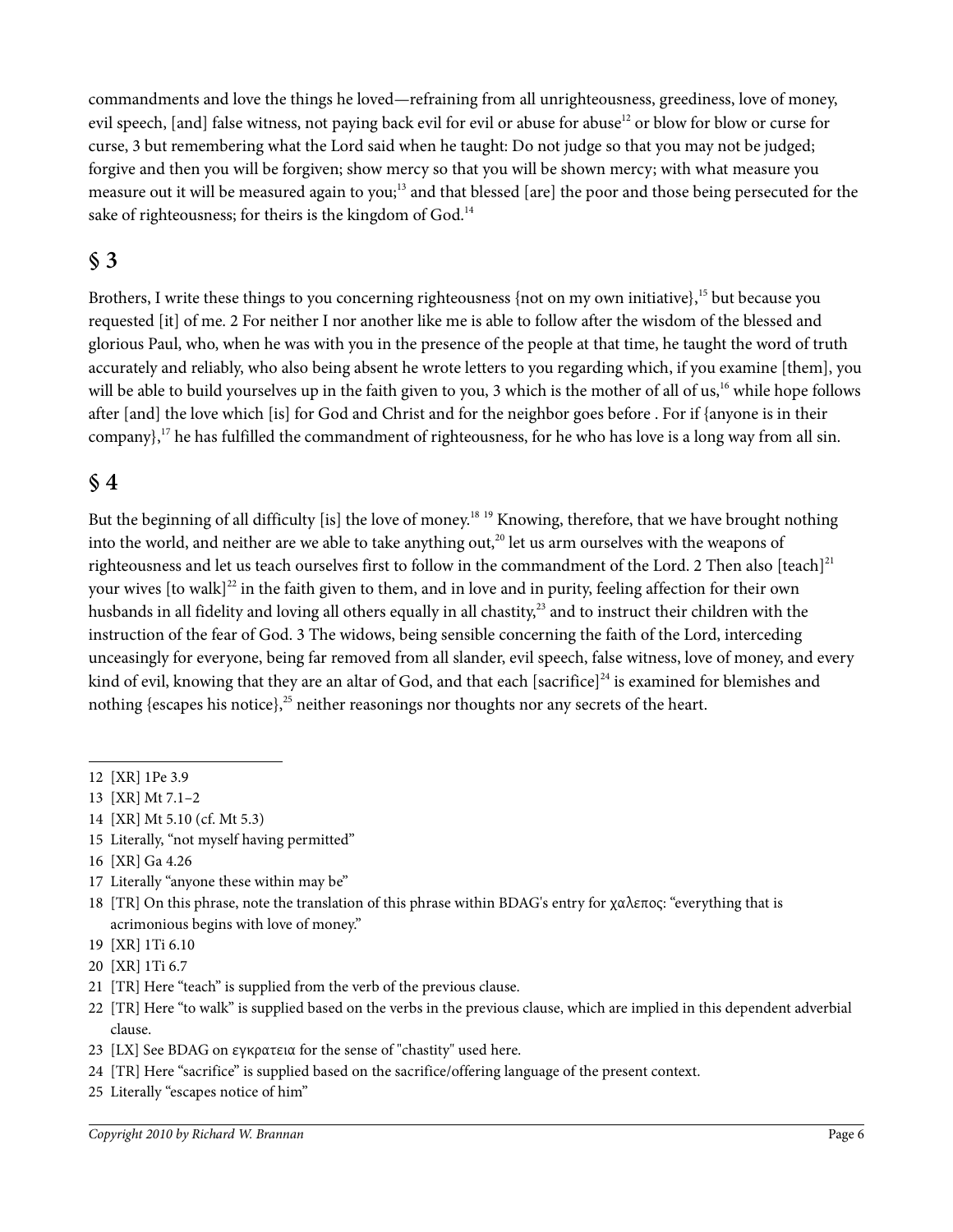#### **§ 5**

Understanding, therefore, that God is not mocked,<sup>26</sup> we ought to walk in a manner worthy of his commandment and glory. 2 Likewise, deacons  ${\rm [must be]}^{27}$  blameless in the presence of his righteousness, as servants of God and Christ and not of people, not slanderers, not insincere, not lovers of money, self-controlled in all things, compassionate, careful, walking according to the truth of the Lord, who became the servant of all. If we please him in this present age, we will receive also that which is to come, just as he promised us, to raise us from the dead, and that if we conduct our lives in a manner worthy of him, we will also reign with him,<sup>28</sup> if indeed we have faith. 3 Likewise also, the younger men [must be]<sup>29</sup> blameless in all things; above all being concerned about purity and holding themselves in check from all evil. For [it is] good to abstain from sinful passions in the world because all sinful passion wages war against the spirit,<sup>30</sup> and neither the sexually immoral, nor the passive homosexual partner, nor the dominant homosexual partner will inherit the kingdom of God;<sup>31</sup> nor those who engage in perversity. Therefore it is necessary to refrain from all these things, being subject to the presbyters and deacons as to God and Christ. The virgins<sup>32</sup> must conduct themselves with a blameless and pure conscience.

#### **§ 6**

And the presbyters [must] also [be]<sup>33</sup> compassionate, merciful to all, turning back those who have gone astray, caring for all sick, neglecting neither widow or orphan or poor but always taking thought for the good before God and people,<sup>34</sup> refraining from all anger, partiality, unjust judgment, being far removed from all love of money, not quickly believing against anyone, not relentless in judgment, understanding that we are all debtors [in the matter of] sin. 2 Therefore if we ask the Lord to forgive us, we are obligated to forgive also, for we are before the eyes of the Lord and God, and we must all stand before the judgment seat of Christ, and each must give an account of oneself.<sup>35</sup> 3 So then, let us serve him with fear and all reverence, just as he himself has commanded, as did the apostles who proclaimed the gospel to us, and the prophets who publicly proclaimed the coming of our Lord. [Let us be]<sup>36</sup> enthusiasts concerning the good, refraining from those who cause [others] to stumble and the false brothers and those bearing the name of the Lord in hypocrisy, who mislead foolish people.

#### **§ 7**

For everyone who does not confess [that] Jesus Christ has come in the flesh is an antichrist,<sup>37</sup> and whoever does not confess the testimony of the cross s from the devil, and whoever twists the sayings of the Lord for one's own

37 [XR] 1Jn 4.2–3

<sup>26 [</sup>XR] Ga 6.7

<sup>27 [</sup>TR] The implied verb "must be" is supplied from the larger context.

<sup>28 [</sup>XR] 2Ti 2.12

<sup>29 [</sup>TR] The implied verb "must be" is supplied from the larger context.

<sup>30 [</sup>XR] 1Pe 2.11; cf. Ga 5.17

<sup>31 [</sup>XR] 1Co 6.9, 10

<sup>32 [</sup>LX] The widest sense of the word is that of "young woman" or "maiden"; however the context here indicates that "virgins" is more appropriate.

<sup>33 [</sup>TR] The implied verb "must be" is supplied from the larger context.

<sup>34 [</sup>XR] 2Co 8.21

<sup>35 [</sup>XR] Ro 14.10, 12

<sup>36 [</sup>TR] "Let us be" is supplied based on the larger context.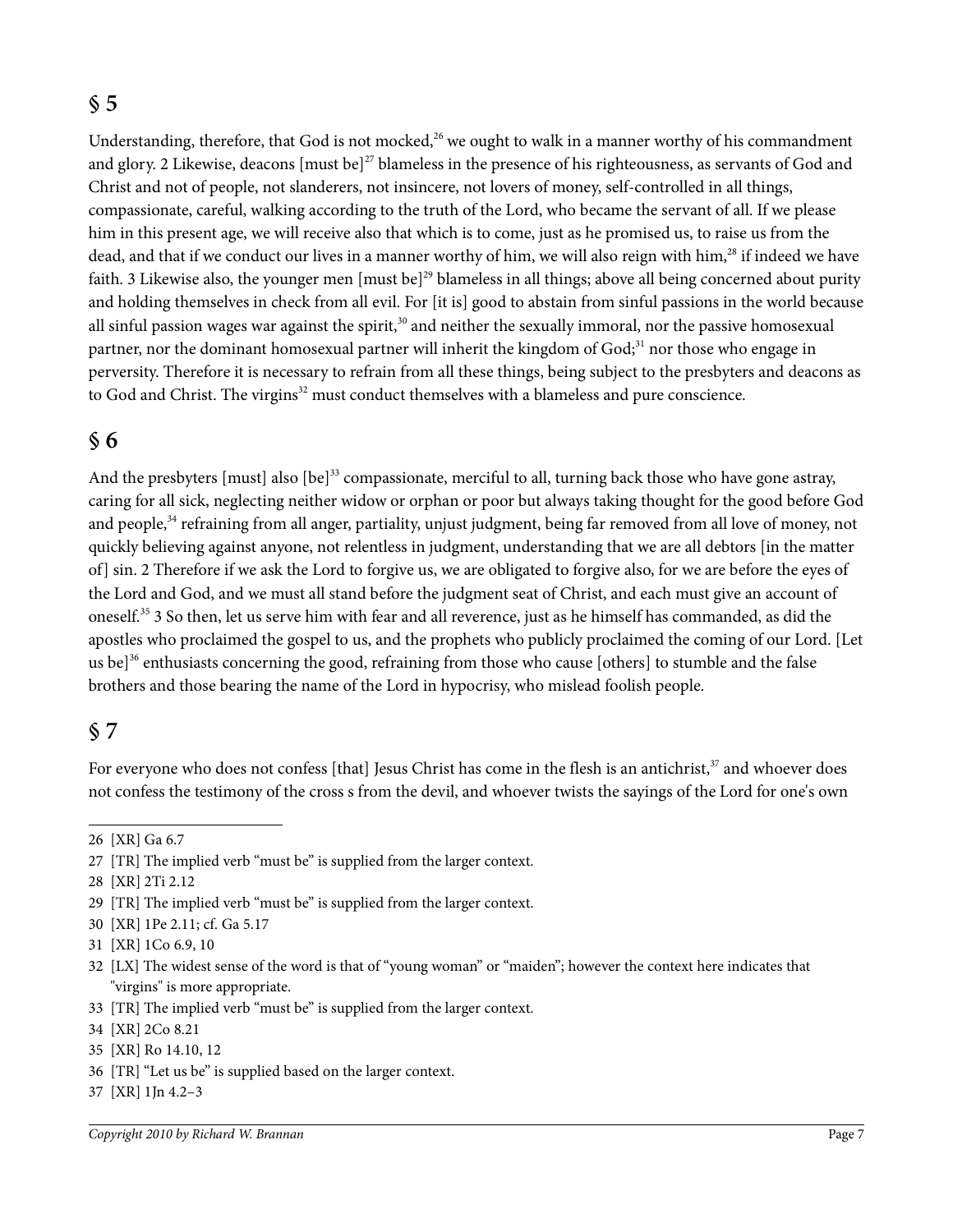sinful passions, and says [that there is] neither resurrection or judgment, this one is the firstborn of Satan. 2 Therefore, leaving behind the idle speculation<sup>38</sup> of the crowd and their false teachings, let us turn back to the word which was delivered to us from the beginning, being self-controlled with regard to prayer<sup>39</sup> and being persistent in fasts, making petitions of the all-seeing God to lead us not into temptation,<sup>40</sup> just as the Lord said, "The spirit [is]indeed willing, but the flesh [is] weak." $41$ 

#### **§ 8**

Therefore we should persevere unceasingly in our hope and down payment of our righteousness, which is Christ Jesus, who bore our sins in his own body on the tree,<sup>42</sup> who committed no sin, and no deceit was found in his mouth,<sup>43</sup> but because of us, in order that we might live in him, endured all things. 2 Therefore let us be imitators of his endurance, and if we should suffer because of his name, we should glorify him. For this [is] the example he set for us in himself, and this we have believed.

#### **§ 9**

Therefore I urge all of you to obey the word of righteousness and {to practice endurance to the limit}, $^{44}$  which you also saw {with your own eyes},<sup>45</sup> not only in the blessed Ignatius and Zosimus and Rufus,<sup>46</sup> but also in others {from your number}, $47$  and in Paul himself, and the other apostles. 2 Having confidence that {none of them ran in vain},<sup>48 49</sup> but in faith and righteousness, and that they are with the Lord in the place {which they are due},<sup>50</sup> who they also suffered with. {For they did not love the present age},<sup>51 52</sup> but the one who died {on our behalf}<sup>53</sup> and on account of us was raised up by God.

#### **§ 10**

[*§§10–12 are only extant in Latin*]

Stand fast therefore in these things and follow the example of the Lord, firm and unchangeable in faith,<sup>54</sup> loving

38 [LX] On "idle speculation", see the BDAG entry for ματιοτης.

39 [XR] 1Pe 4.7

- 40 [XR] Mt 6.13
- 41 [XR] Mk 14.38; Mt 26.41
- 42 [LX] While the lexical value "cross" fits best the context due to the New Testament allusion, the translation "tree" best fits the specific context, again due to the implicit allusion to 1Pe 2.24.
- 43 [XR] 1Pe 2.22, 24
- 44 Literally "to practice all endurance"
- 45 Literally "with eyes"
- 46 [LX] This Rufus is likely not either Rufus mentioned in the New Testament (Mk 15.21; Ro 16.13).
- 47 Literally "the ones from you"
- 48 Literally "these all not in vain ran"
- 49 [XR] Php 2.16
- 50 Literally "are due they"
- 51 Literally "not for the present they loved age"
- 52 [XR] 2Ti 4.10
- 53 Literally "on behalf of us"
- 54 [XR] 1Co 15.58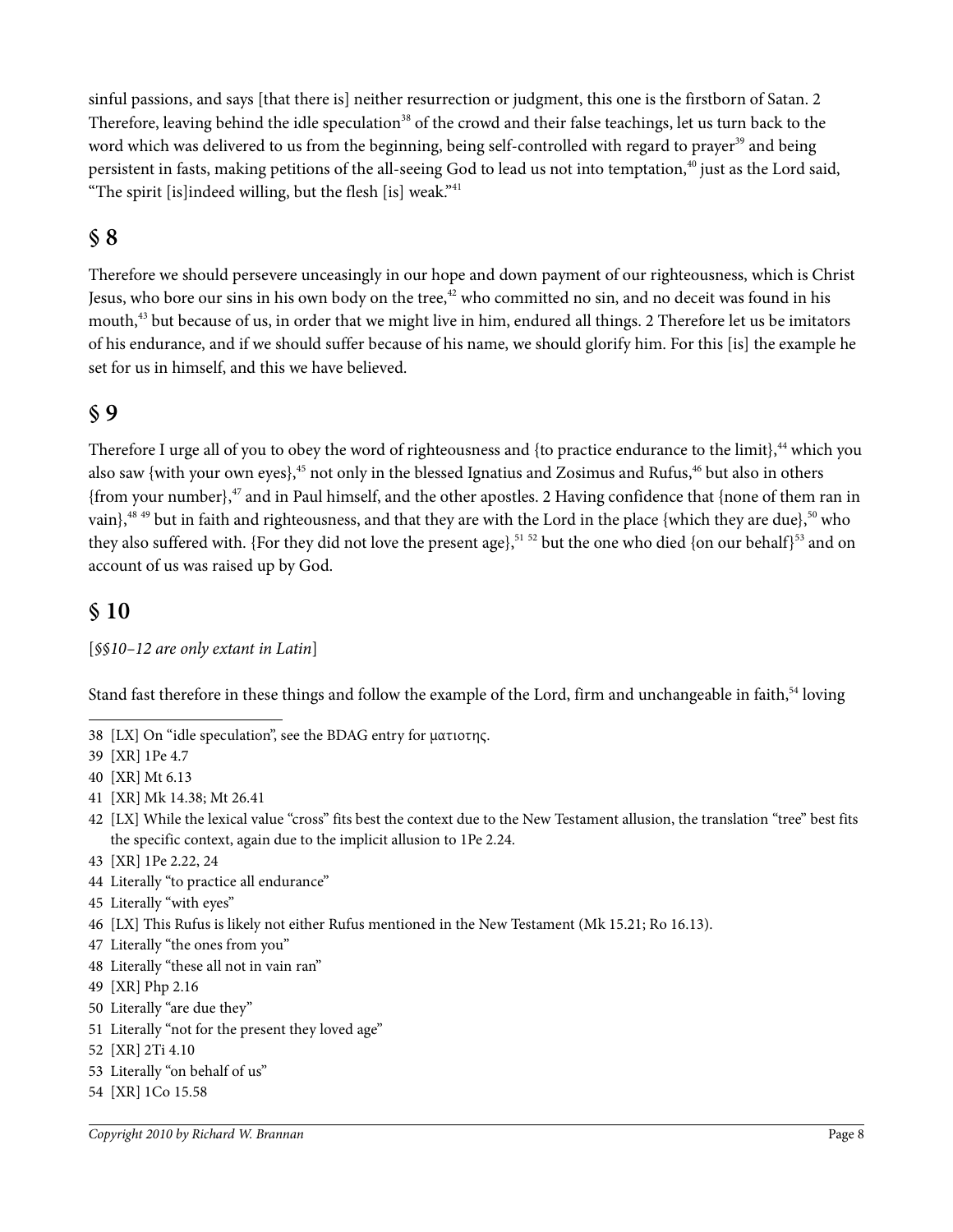the brotherhood, <sup>55</sup>cherishing one another, joined together in the truth, giving way to one another in the gentleness of the Lord, despising no one. 2 When you can do good do not defer it, for charity sets free from death. All of you be subject one to the other,<sup>56</sup> having your conversation blameless among the Gentiles, that you may receive praise for your good works<sup>57</sup> and the Lord may not be blasphemed in you. 3 But woe to him through whom the name of the Lord is blasphemed. Therefore teach self-control to all and show it forth in your own lives.

## **§ 11**

I am deeply sorry for Valens, who was once a presbyter among you, that he so little understands the place which was given to him. I advise, therefore, that you keep from love of money, and be pure and truthful. Keep yourselves from all evil. 2 For how may he who cannot attain self-control in these matters preach it to another?<sup>58</sup> If any man does not abstain from love of money he will be polluted by idolatry, and shall be judged as if he were among the Gentiles who know not the judgment of God.<sup>59</sup> Or do we "not know that the saints shall judge the world"<sup>60</sup> as Paul teaches? 3 But I have neither perceived nor heard any such thing among you, among whom the blessed Paul labored, who are praised in the beginning of his epistle. For concerning you he boasts in all the churches<sup>61</sup> who then alone had known the Lord, for we had not yet known him. 4 Therefore, brothers, I am deeply sorry for him<sup>62</sup> and for his wife, may the Lord grant them true repentance. Therefore you yourselves should also be moderate in this matter, and do not regard such people as enemies,<sup>63</sup> but call them back as fallible and straying members, that you may make whole the body of you all. For in doing this you edify yourselves.

#### **§ 12**

For I am confident that you are well versed in the Scriptures, and nothing is hid from you; but to me this is not granted. Only, as it is said in these Scriptures, "be angry but do not sin,"<sup>64</sup> and "do not let the sun go down on your anger."<sup>65</sup> Blessed is the one who remembers this, and I believe that it is so with you. 2 Now may God and the Father of our Lord Jesus Christ, and the eternal Priest himself, Jesus Christ, the Son of God, build you up in faith and truth, and in all gentleness, and without wrath, and in patience, and in longsuffering, and endurance, and purity, and may he give you a share and place with his saints, and to us with you, and to all under heaven who shall believe in our Lord and God Jesus Christ and in his Father who raised him from the dead. 3 Pray for all the saints.<sup>66</sup> Pray also for the kings, and for magistrates, and princes, and for those who persecute you and hate you,<sup>67</sup>

- 56 [XR] Eph 5.21
- 57 [XR] 1Pe 2.12
- 58 [XR] 1Ti 3.5
- 59 [XR] Jer 5.4
- 60 [XR] 1Co 6.2
- 61 [XR] 2Th 1.4
- 62 [TR] The pronoun "him" refers to Valens, not to Paul.
- 63 [XR] 2Th 3.15
- 64 [XR] Eph 4.26, quoting Ps 4.5
- 65 [XR] Eph 4.26
- 66 [XR] 1Ti 2.1
- 67 [XR] Mt 5.44

<sup>55 [</sup>XR] 1Pe 2.17